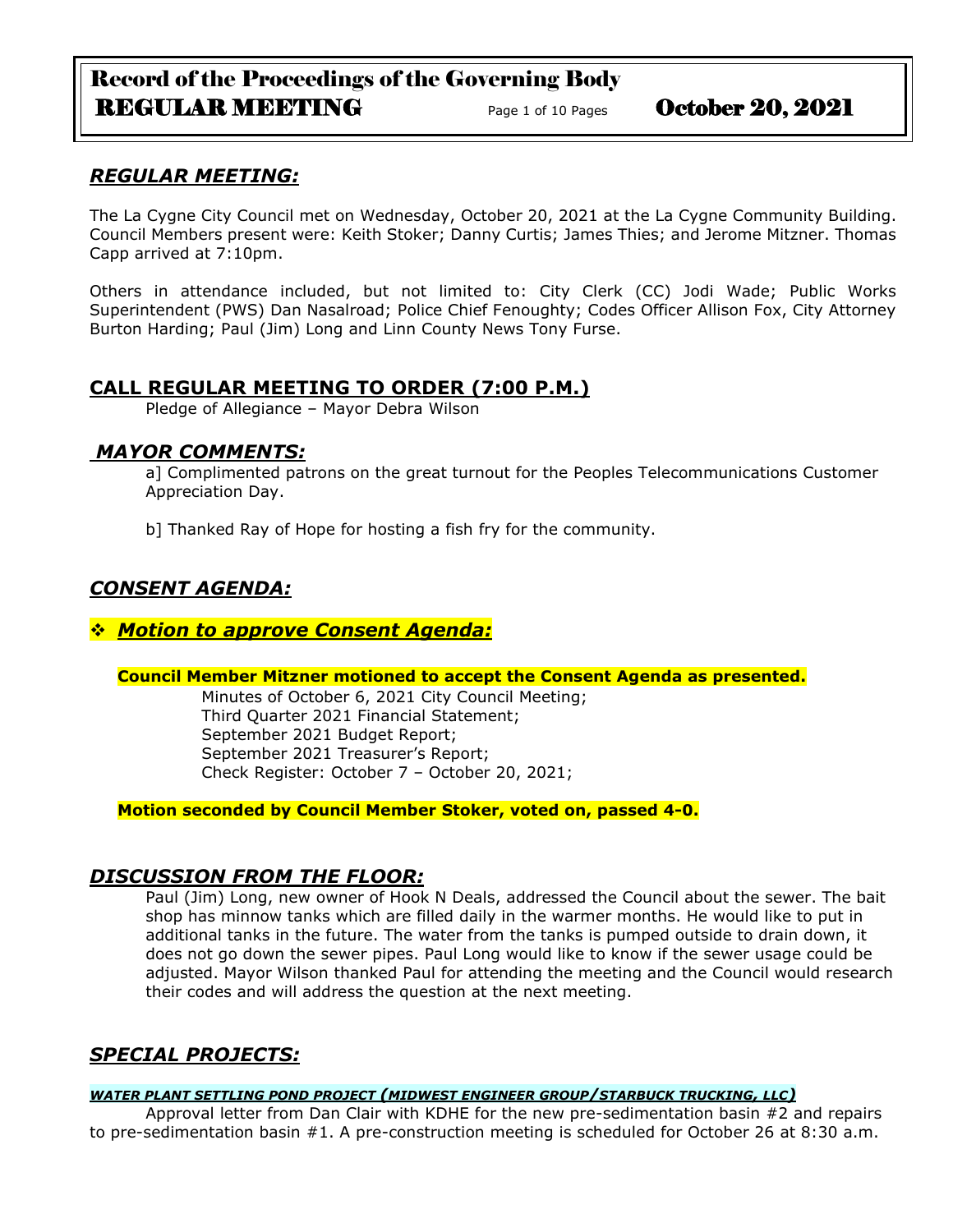# Record of the Proceedings of the Governing Body REGULAR MEETING Page 2 of 10 Pages October 20, 2021

# *SPECIAL PROJECTS CONTINUED:*

#### *SEWER REHABILITATION PROJECT (BG CONSULTANTS)*

BG Consultants will submit for permits next week. Paul Owings will schedule a meeting with PWS Nasalroad and CC Wade the middle of November. Estimated bid schedule is looking like January 2022.

#### *STREET PROJECT – KDOT CCLIP PROJECT AT KS HWY 152 AND INDUSTRIAL ROAD (BG CONSULTANTS)*

Project scheduled for March 2022.

#### *NEW FIRE STATION/PUBLIC SAFETY BUILDING*

Grant application submission is March 2022.

### *REPORTS OF CITY OFFICERS:*

#### **CITY ATTORNEY –BURTON HARDING**:

City Attorney Harding has been reviewing the cemetery statutes and ordinances with CC Wade and also drafted a right-of-way memorandum.

#### **CHIEF OF POLICE – TINA FENOUGHTY**

#### **9 Traffic Stops Conducted**

### **Citations issued since last meeting**

| Speed School Zone        |   | Tag Expired.  |  |
|--------------------------|---|---------------|--|
| Fail to Yield            |   | No Tag        |  |
| Insurance                |   | No DL         |  |
| <b>RR Crossing</b>       |   | Speed         |  |
| Vicious Dog/RAL/Tags     | O | Marijuana     |  |
| Drive Violation of Rest. |   | Paraphernalia |  |

#### **Calls for Service / Reports – 10/04/2021 thru 10/19/2021**

| Animal Complaint -<br>- 8 | Traffic Complaints - 0            |
|---------------------------|-----------------------------------|
| Assist Outside Agency - 1 | Pursuit $-0$                      |
| Building Check $-1$       | Citizen Assist CFS / contact - 17 |
| Fingerprints $-1$         | Juvenile Incident - 6             |
| Check Welfare $-1$        | $911$ Hang up- 0                  |
| Follow $Up - 17$          | Theft - $0$                       |
| Suspicious Activity - 3   | Vehicle Lockout - 2               |
| Disturbance $-1$          | Drug Case - 1                     |
| Domestic / Battery $-0$   | Criminal Damage - 1               |
| Structure Fire -1         | Civil Stand By $-0$               |
| Suicidal Subject $-1$     | Warrant Attempt - 0               |
| Felony Warrant $-2$       | Misdemeanor Warrant - 2           |
|                           |                                   |

#### **VIN Inspections –** 5 completed

**New Business:** Currently maintaining a dangerous dog at the pound pending November 4 court trial. Council Member Mitzner asked if this was a dangerous dog we've addressed before, Chief Fenoughty stated it was not.

**Accrued Overtime for Department:** Overtime for last period = 8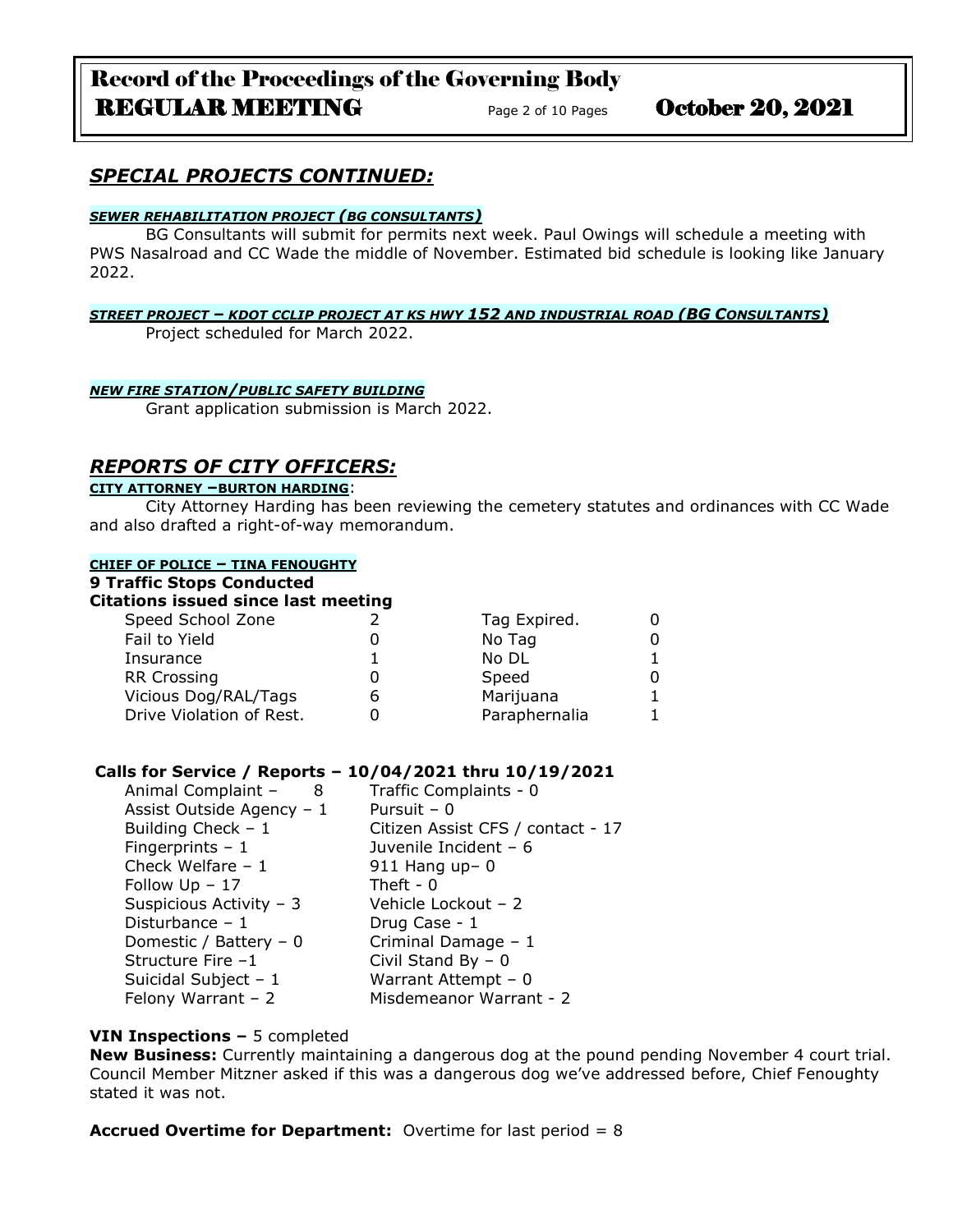# Record of the Proceedings of the Governing Body REGULAR MEETING Page 3 of 10 Pages October 20, 2021

# *REPORTS OF CITY OFFICERS:*

## **CODES OFFICER – ALLISON FOX**

Officer Fox stated she has sent out nuisance letters and will have an updated report at the next meeting of the Council. Officer Fox presented the following list of four (4) houses to consider for condemnation.

- 402 S. Broadway
- 610 Locust
- $617 N. 7<sup>th</sup>$
- $317 S. 3<sup>rd</sup>$

Council Member Mitzner asked what her order of priority would be and Officer Fox indicated 402 S. Broadway would be the first house she would recommend. The Council will review prior to the next council meeting.

### **PUBLIC WORKS DEPARTMENT – PUBLIC WORKS SUPERINTENDENT (PWS) DAN NASALROAD**

This report will include tasks outside of our normal day to day duties. Report from 10/06/2021 to 10/22/2021.

### **Committee Discussions**

### **Water and Gas:**

- Starbucks has removed the house on  $8<sup>th</sup>$  street, still needs to remove concrete.
- KDHE sent final approval letter for the pond.
- Midwest Engineering agreement for water treatment plant. PWS Nasalroad recommended moving forward with having Midwest Engineering perform an analysis of the water plant capacity and mechanics. Midwest Engineering presented an estimated cost to perform the analysis in the amount of \$33,500. CC Wade is meeting with Shelly Underwood of MAP to review the application for a SEARCH grant to cover up to \$30,000 of the analysis cost.

### ❖ *Motion*

**Council Member Mitzner motioned to approve for CC Wade and PWS Nasalroad to begin the process to submit for grant funding to cover the cost for an analysis of the water treatment plant capacity and mechanics. Motion seconded by Council Member Stoker voted on, passed 5-0.**

- Starbucks will be starting on the settling improvement ponds next week.
- New gas service at 326 East Market Street, removed old service.
- Pre-construction meeting for pond, October 26, 2021 at 8:30 a.m.

### **Street:**

- $\overline{\bullet}$  Still working on drainage at 3<sup>rd</sup> and Chestnut. (Waiting on culverts).
- Replacing and repairing stop signs.
- Met with KDOT and Killough Construction on the Industrial Drive intersection.
- Killough estimate for a temporary repair of Industrial Drive and KS Hwy 152 until the KDOT CCLIP project gets underway is \$3,300 for 4" asphalt or \$5,000 for 6" asphalt. Discussion was held by the Council regarding the inability to just place a plate over the holes. The general consensus of the Council was to do a 6" asphalt overlay but suggest Killough to put something in the hole to prevent the patch from immediately faulting again.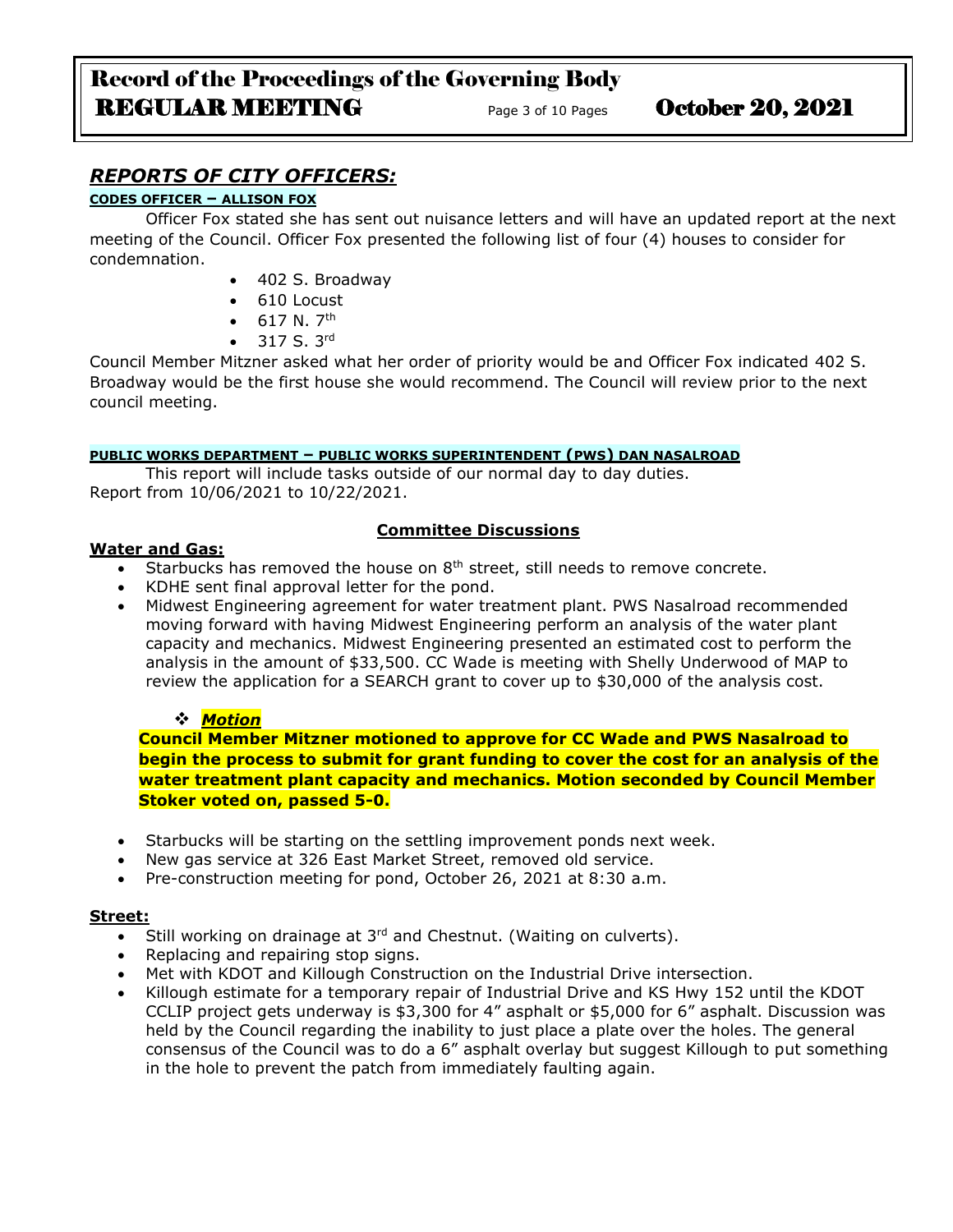# *REPORTS OF CITY OFFICERS CONTINUED:*

**PUBLIC WORKS DEPARTMENT – PUBLIC WORKS SUPERINTENDENT (PWS) DAN NASALROAD**

### ❖ *Motion*

**Council Member Capp motioned to approve up to \$5,000 for the installation of 6" asphalt at the intersection of Industrial Park and KS Hwy 152. Motion seconded by Council Member Mitzner voted on, passed 4-0. (Council Member Stoker had to step away from the table to take a personal phone call and did not vote).**

• Tires ordered for dump truck, \$2,500.

#### **Sewer:**

- East lift station generator is still down, parts are coming from Japan.
- Working with BG on sewer project. Lift station upgrades.
- Still waiting on new pump for the east lift station.
- Preliminary survey of N  $2^{nd}$  street completed.
- BG Consultants will be submitting drawings to KDHE this week.

### **Park:**

- Mowing and maintaining park.
- Duane Jeppesen from Quality Pools will be down in the next few weeks to check on pool leak.
- 2018 mower is back from repairs at a total of \$241.41 but still needs an additional \$1,000 in repairs. Will forward information to the park board.
- Currently there is one camper.
- Future Staffing. Public Works? PWS Nasalroad readdressed the Council regarding the prior discussions regarding permanent part-time employees and part-time employees and/or possibly another full-time public works general laborer. Job descriptions for a general laborer 1 and general laborer 2 were given to the Employee Relations Committee (Stoker/Mitzner) to review. PWS Nasalroad made a recommendation to advertise for a full-time general laborer 1. This individual could help with various tasks to include mowing the park, trash compactor, small painting jobs, etc. PWS Nasalroad felt having a full-time person would improve the City's handling of turnover and allow the opportunity for the operators to attend trainings for their certifications. Discussion was held regarding the Community Park. Council Member Curtis indicated the park maintenance needs to be under the City. Council Member Capp suggested to have another meeting with the Park Board and Lincoln Township. Council Member Mitzner concurred a workshop needed to be scheduled immediately.

### ❖ *Motion*

**Council Member Mitzner motioned to start the process to advertise for a full-time Public Works Laborer 1. Motion seconded by Council Member Stoker voted on, passed 5-0.**

### ❖ *Motion*

**Council Member Stoker motioned to call a Council Workshop for Tuesday, October 26 with the Lincoln Township and the La Cygne Park Board at the La Cygne Community Building to discuss the maintenance and operations of the La Cygne Community Park. Motion seconded by Council Member Capp voted on, passed 5-0.**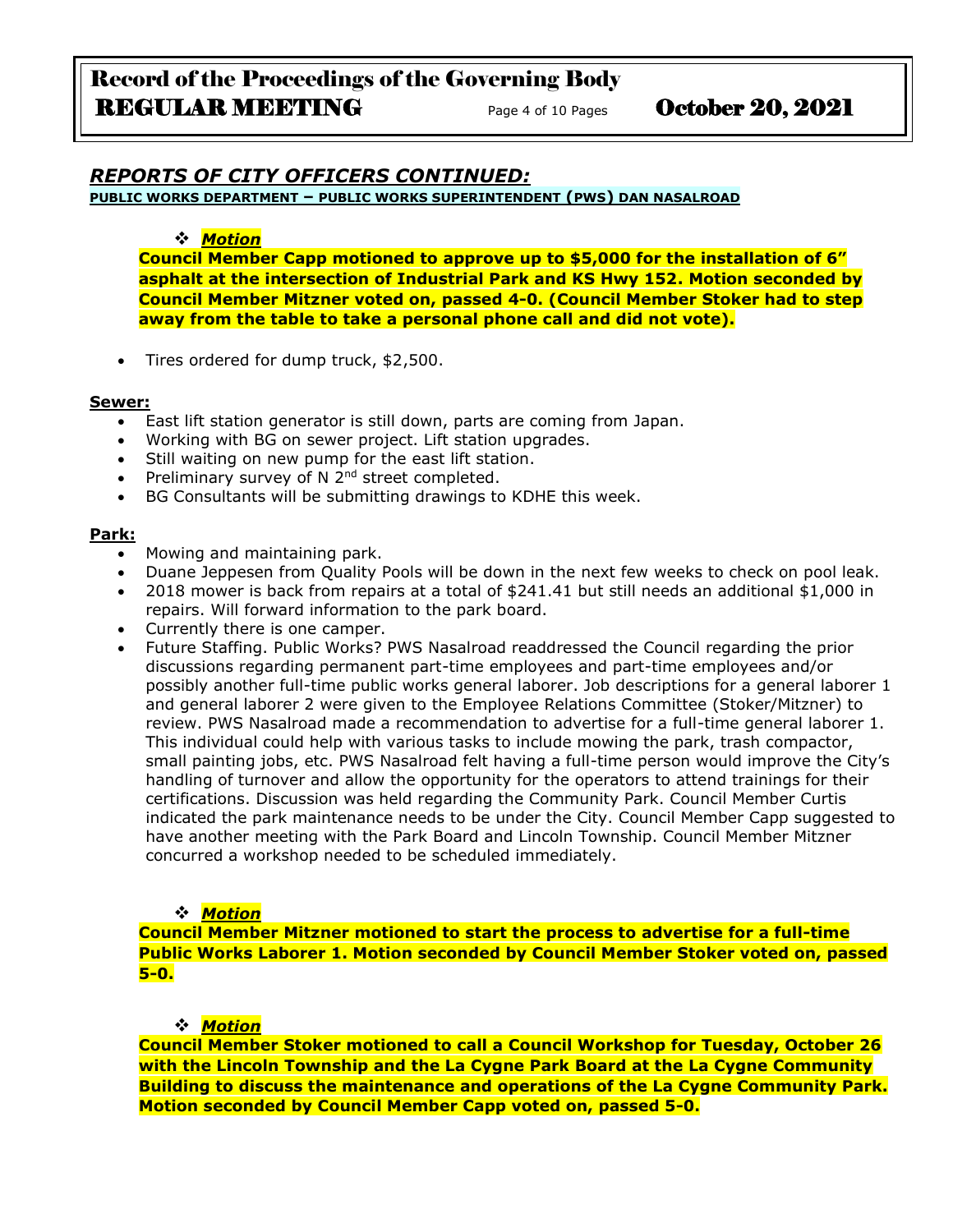# *REPORTS OF CITY OFFICERS CONTINUED:*

#### **PUBLIC WORKS DEPARTMENT – PUBLIC WORKS SUPERINTENDENT (PWS) DAN NASALROAD**

#### **Cemetery:**

- Mowing continues.
- Removed a large limb and probably need to have the tree removed. Did damage to three stones.

#### **FIRE DEPARTMENT – FIRE CHIEF DAN NASALROAD**

- Halloween cookout is on Sunday, October 31, 2021 at Thayer Park starting around 5 p.m.
- Structure fire at 104 Swan Street thanked Linn Valley Lakes Fire Dept/LINN CO Rural Fire Dept./La Cygne Police Department/Public Works/City Hall/Red Cross for their assistance.
- Fire reporting is back in compliance.

#### **CITY CLERK – JODI WADE**

Report from10/07/2021 – 10/20/2021

### **City Clerk**

- Completed month-end financial reports.
- Attended the League of Municipality Conference.
- Participated in the Sugar Mound Arts & Crafts Parade.
- Attended the Planning & Zoning Meeting.
- Virtual Meeting with IBTS Curt Skoog.
- Assisted with coordination of pre-construction meeting with MW Engineering group and Starbuck Trucking.
- Reviewed survey of right-of-way alley between  $2^{nd}$  Street and Railroad Street.
- Advised the home owner of 104 Swan and insurance company regarding the insurance proceed process for following a house fire.
- Review the supplier gas price increase. Packet for the Gas Committee to review regarding gas price increases.
- Reviewed the 2021 amended budget.
- Prepared draft job descriptions and wage cost estimates for Public Works employees.
- Prepared evaluation packets for all full-time employees.
- Reviewed the "Guide for Renters, Landlords and Homeowners" and Building Inspector/Zoning Administrator job descriptions for the City of Russell.
- Researched the SEARCH grant with USDA and MAP (Midwest Assistance Program).

Council Member Capp inquired about the electric on the poles on Broadway and Market. Evergy has disconnected the power. CC Wade will check with the electrician about progress on the boxes.

Overtime Hours for City Hall for the last pay period: 8.75

### **CITY TREASURER/COURT CLERK – CONNIE GORE**

10/6/2021 – 10/20/2021

- Attended Court Clerk conference in Lawrence 1.5 days (Sept 29/30).
- Monthly water, gas, sewer reports.
- September sales tax.
- Court prep.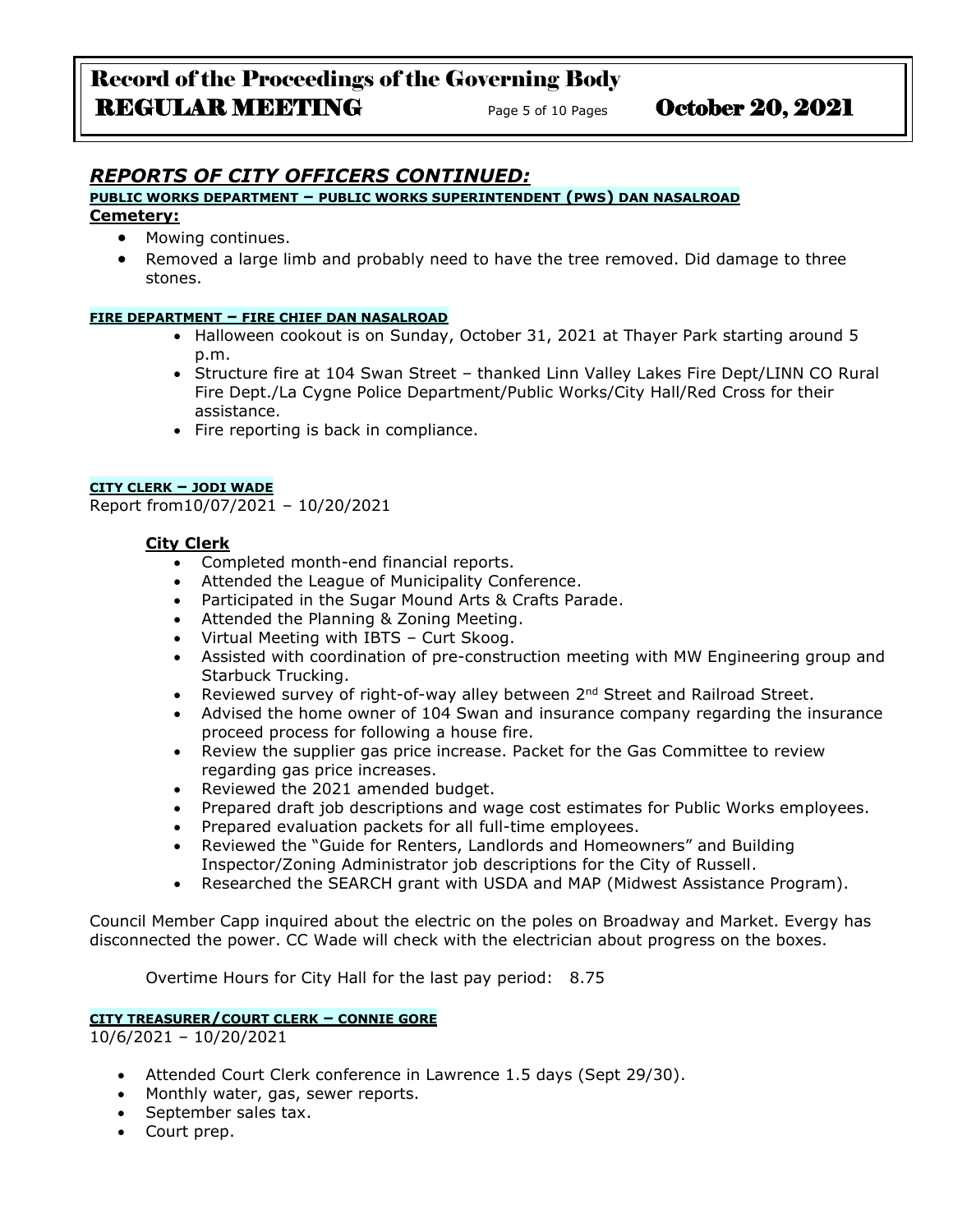# *REPORTS OF CITY OFFICERS CONTINUED:*

**CITY TREASURER/COURT CLERK – CONNIE GORE**

- Court and follow up paperwork.
- Participated in the Arts & Crafts Parade in Mound City.
- Vacation.
- Worked on gas rates as the \$5.50 base was surpassed.
- Prepped meter read sheets and handhelds.
- Entered meter readings.

### *COUNCIL COMMITTEE REPORTS:*

#### *WATER & GAS -*

SEARCH grant to complete a water treatment plant study. CC Wade has contacted Shelly Underwood with Midwest Assistance Program to find out the process and details to submit for a \$30,000 grant. Estimated cost for the study is \$33,500.

#### *STREET –*

CC Wade has prepared an RFQ for the committee (Jerome Mitzner and Thomas Capp) to review. This RFQ would be issued out to five (5) or six (6) consulting/engineer firms for consideration. Committee needs to review and determine approval for sending out the RFQ (Request for qualifications). Council Member Mitzner and Capp will report a follow-up on Monday, October 25, 2021.

#### *SEWER-*

• None

#### *PARK-*

La Cygne Community Park Board packet – Has the Board reviewed the Bylaws draft? Council Member Curtis said the board was reviewing the information. Council Member Curtis stated he was not going to approve or sign anything until they were sure everything was legally in place.

#### *CEMETERY –*

• A draft of Chapter XI. Public property, Article 1. Cemetery regulations. CC Wade reviewed K.S.A. 17-1301c, 17-308, 17-1311, 17-312 and 17-312f regarding the Permanent Maintenance Fund, Oak Lawn Cemetery. Discussion was held regarding the current amount in the permanent maintenance fund which CC Wade reported \$62,146.66 was the current balance with \$47,098 invested in CDs and \$15,048.12 in cash on hand. Currently the City budgets \$20,000 to be transferred over to the Oaklawn cemetery fund to reimburse the cost for the cemetery caretaker to maintain the cemetery. City Attorney Harding advised the Council of Home Rule to opt out of maintaining a permanent maintenance fund. Council Member Curtis suggested to repeal the permanent maintenance fund but keep the current money invested in the CDs. The monies from all the graves sold going forward would just go in to the cemetery fund for maintenance. The Council members discussed the cost for graves. CC Wade reminded them the fee for the graves would be established annually in the fee schedule and didn't need to be determined for the drafting of the ordinance to repeal the permanent maintenance fund. The general consensus of the Council was for CC Wade to draft an ordinance to repeal the permanent maintenance fund and an ordinance revising other sections of the existing cemetery chapter in the City Codes of the City of La Cygne, KS.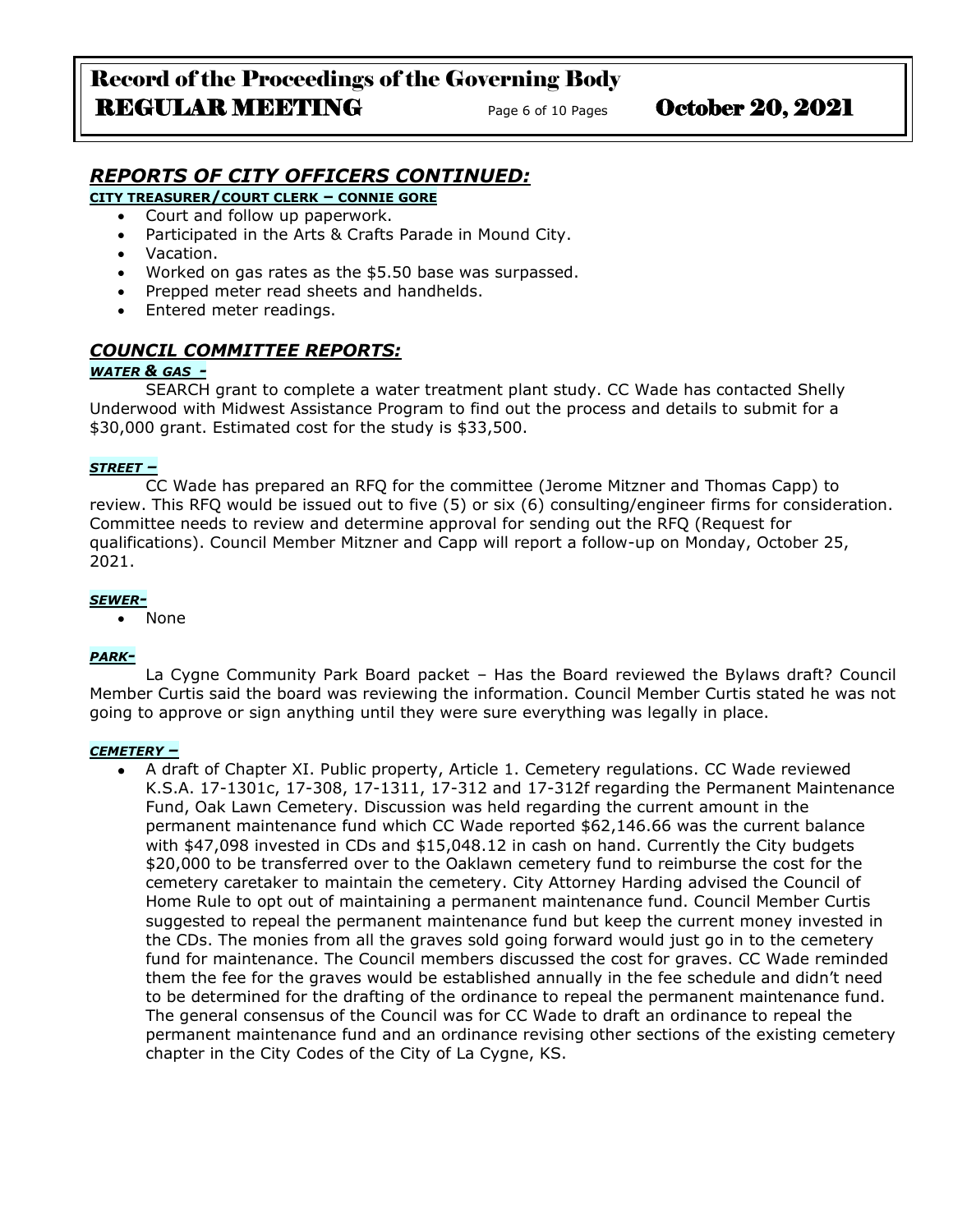# Record of the Proceedings of the Governing Body REGULAR MEETING Page 7 of 10 Pages October 20, 2021

## *COUNCIL COMMITTEE REPORTS CONTINUED:*

*PUBLIC SAFETY –*

• Mayor Wilson asked some Council Members to step up to be on a committee to begin the process of drafting a program for renters, landowners and homeowners. Council Members Stoker and Mitzner offered to be on the committee.

#### *COMMUNITY BUILDING-*

• None

#### *EMPLOYEE RELATIONS & TRAINING*

• None

# *SPECIAL COMMITTEE REPORTS:*

*LA CYGNE COMMUNITY PARK BOARD –* Unapproved minutes for the September 28, 2021 meeting. *PLANNING & ZONING COMMISSION (PZC) -NONE CHAMBER OF COMMERCE – NONE EMERGENCY MANAGEMENT - NONE*

# *EXECUTIVE SESSION:*

### ❖ *Motion*

**Council Member Capp motioned to go in to executive session for 10 minutes for nonelected personnel matter for an individual employee's performance and will return to the Council table at 7:53 p.m. Motion seconded by Council Member Mitzner voted on, passed 5-0. 7:43 p.m.**

Others in attendance included, but not limited to: City Attorney Harding, Police Chief Fenoughty, and CC Wade.

# *OPEN SESSION RESUMED AT 7:53 p.m.:*

# *EXECUTIVE SESSION:*

### ❖ *Motion*

**Council Member Capp motioned to go in to executive session for 10 minutes for the consultation with an attorney for the city which would be deemed privileged in an attorney-client relationship and will return to the Council table at 8:05 p.m. Motion seconded by Council Member Mitzner voted on, passed 5-0. 7:55 p.m.**

Others in attendance included, but not limited to: City Attorney Harding, PWS Nasalroad and CC Wade.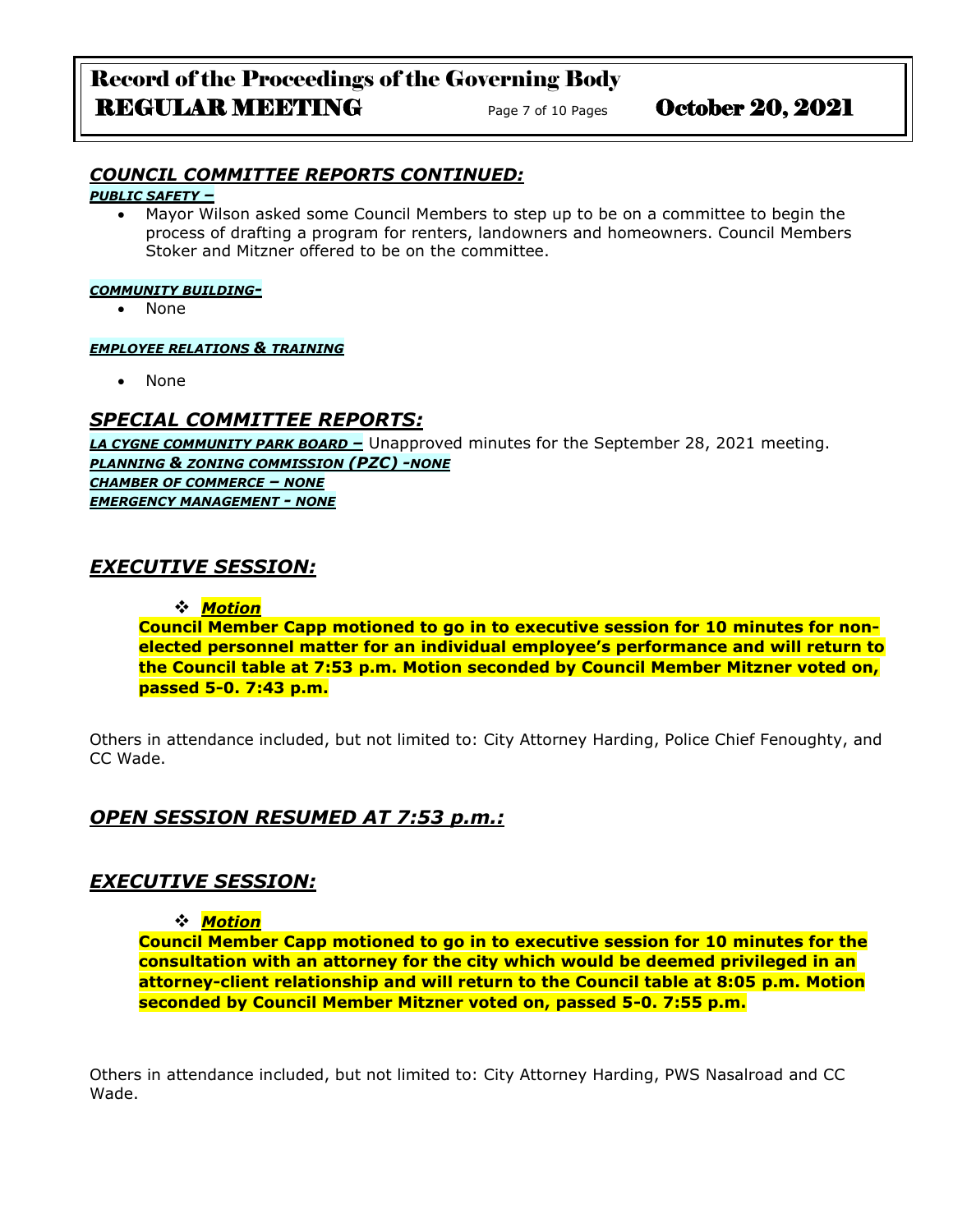### *OPEN SESSION RESUMED AT 8:05 p.m.:*

### *EXECUTIVE SESSION:*

### ❖ *Motion*

**Council Member Mitzner motioned to go in to executive session for 5 minutes for the consultation with an attorney for the city which would be deemed privileged in an attorney-client relationship and will return to the Council table at 8:15 p.m. Motion seconded by Council Member Capp voted on, passed 5-0. 8:05 p.m.**

Others in attendance included, but not limited to: City Attorney Harding, PWS Nasalroad and CC Wade.

### *OPEN SESSION RESUMED AT 8:15 p.m.:*

### *EXECUTIVE SESSION:*

❖ *Motion* 

**Council Member Thies motioned to go in to executive session for 5 minutes for nonelected personnel matter for an individual employee's performance and will return to the Council table at 8:19 p.m. Motion seconded by Council Member Curtis voted on, passed 5-0. 8:14 p.m.**

Others in attendance included, but not limited to: PWS Nasalroad and CC Wade.

## *OPEN SESSION RESUMED AT 8:19 p.m.:*

#### ❖ *Motion*

**Council Member Mitzner motioned to increase the public works part-time employees pay rate to \$12.00 per hour effective this payroll period. Motion seconded by Council Member Stoker voted on, passed 5-0.**

### *UNFINISHED BUSINESS:*

NONE

### *NEW BUSINESS:*

**PUBLICATION FOR THE BUDGET HEARING FOR AMENDING THE 2021 BUDGET ON NOVEMBER 17,2021.**

CC Wade reviewed amendments to the 2021 budget to include the following: park – \$19,000 increase in the capital outlay and contract services for pool and park repairs, sewer – \$103,500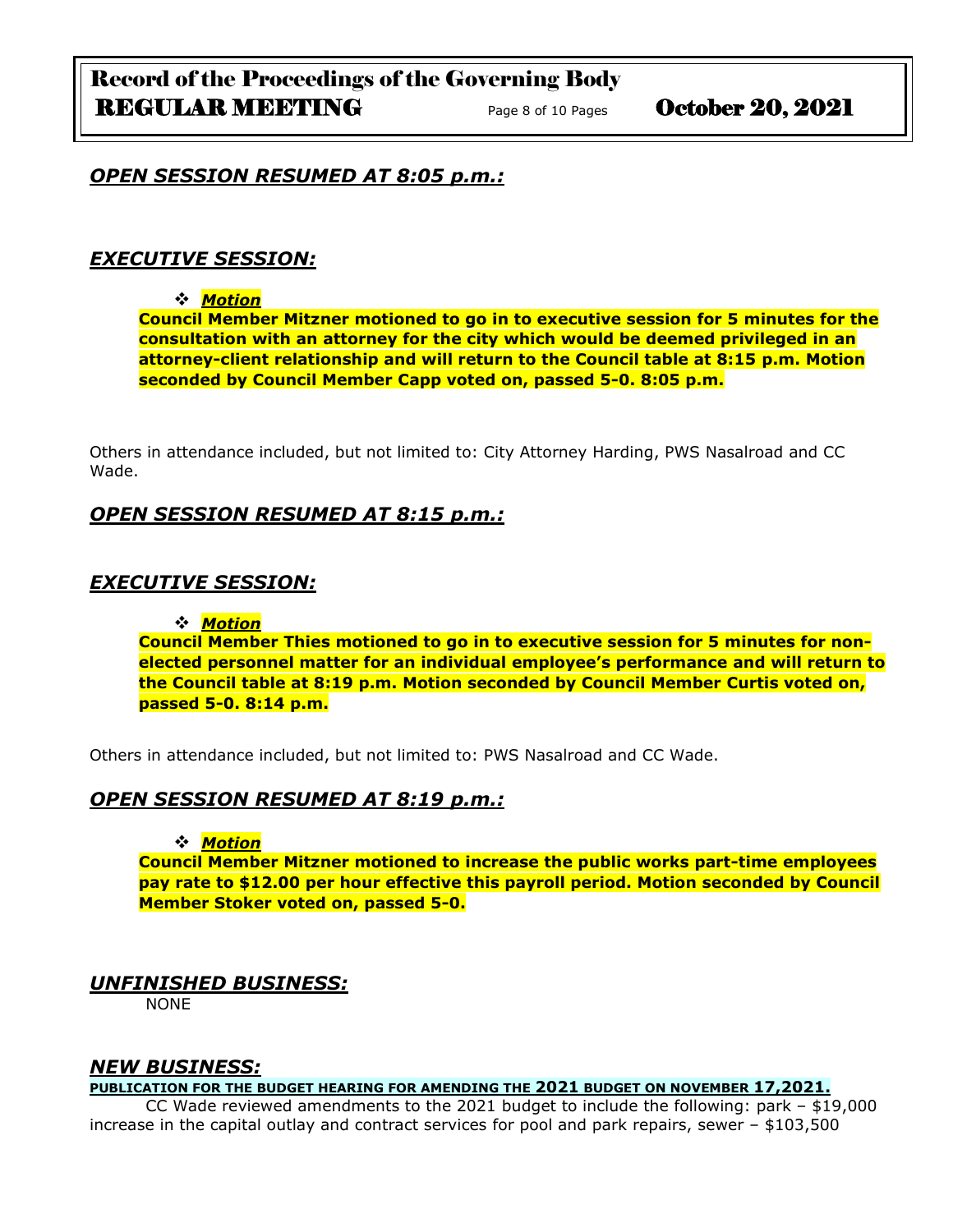# Record of the Proceedings of the Governing Body REGULAR MEETING Page 9 of 10 Pages October 20, 2021

increase in the capital outlay for repairs to the lift stations, water – \$308,400 increase in the capital outlay for water settling pond project, gas – \$112,100 increase in the contract services for arctic blast invoice from KMGA, and solid waste – \$3,000 increase in the contract services due to increase in trash customers.

# *NEW BUSINESS CONTINUED:*

**PUBLICATION FOR THE BUDGET HEARING FOR AMENDING THE 2021 BUDGET ON NOVEMBER 17,2021.**

❖ *Motion* 

**Council Member Mitzner motioned to approve the publication for the budget hearing on November 17, 2021 at 6:00 p.m. at the La Cygne Community Building. Motion seconded by Council Member Stoker voted on, passed 5-0.**

# *OTHER BUSINESS:*

### **KMGA GAS PRICING FOR WINTER MONTHS AND FOR 2022.**

CC Wade reviewed the October update from KMGA regarding gas pricing. CC Wade and Utility Clerk Gore reviewed Chapter XIV, Article 3, section 14-329 regarding the adjustment of gas rates if the base supplier costs increase above \$5.50/MCF. The supplier cost for gas for September came in at \$5.66/MCF. Office Assistant Katie Russell has been posting information on social media for our patrons regarding preparations to their homes to help keep gas usage down. The current issue is a supply vs. demand problem. Approximately 20% of gas production is exported. Production has remained flat over the summer and injections into storage this summer have been below historical volumes. Energy Information Administration (EIA) projects storage inventory will begin the winter season below the five-year average.

# **NOTES AND COMMUNICATIONS TO COUNCIL:**

a] Due to daylight savings on November 7, the Council meetings, starting with Wednesday, November 17, 2021, will be held at 6 p.m.

b] Trunk or Treat, Friday, October 29, 2021 from 6 p.m. – 8 p.m. on Broadway Street. Broadway will be blocked off at Market Street. Trunk or Treat at Family Café on Sunday, October 31, 2021. Hot Dogs at Thayer Park by the La Cygne Fire Dept.

c] Thanksgiving drive-through meal, Saturday, November  $13<sup>th</sup>$  from 3 p.m. – 5 p.m. Hosted by the La Cygne Library. Looking for donations to help with the cost of food and possible donations of cookies and rolls.

d] Council workshop on October 26, 2021 with the La Cygne Park Board and Lincoln Township at the La Cygne Community Building.

# **GOVERNING BODY REMARKS:**

None

# **ADJOURNMENT:**